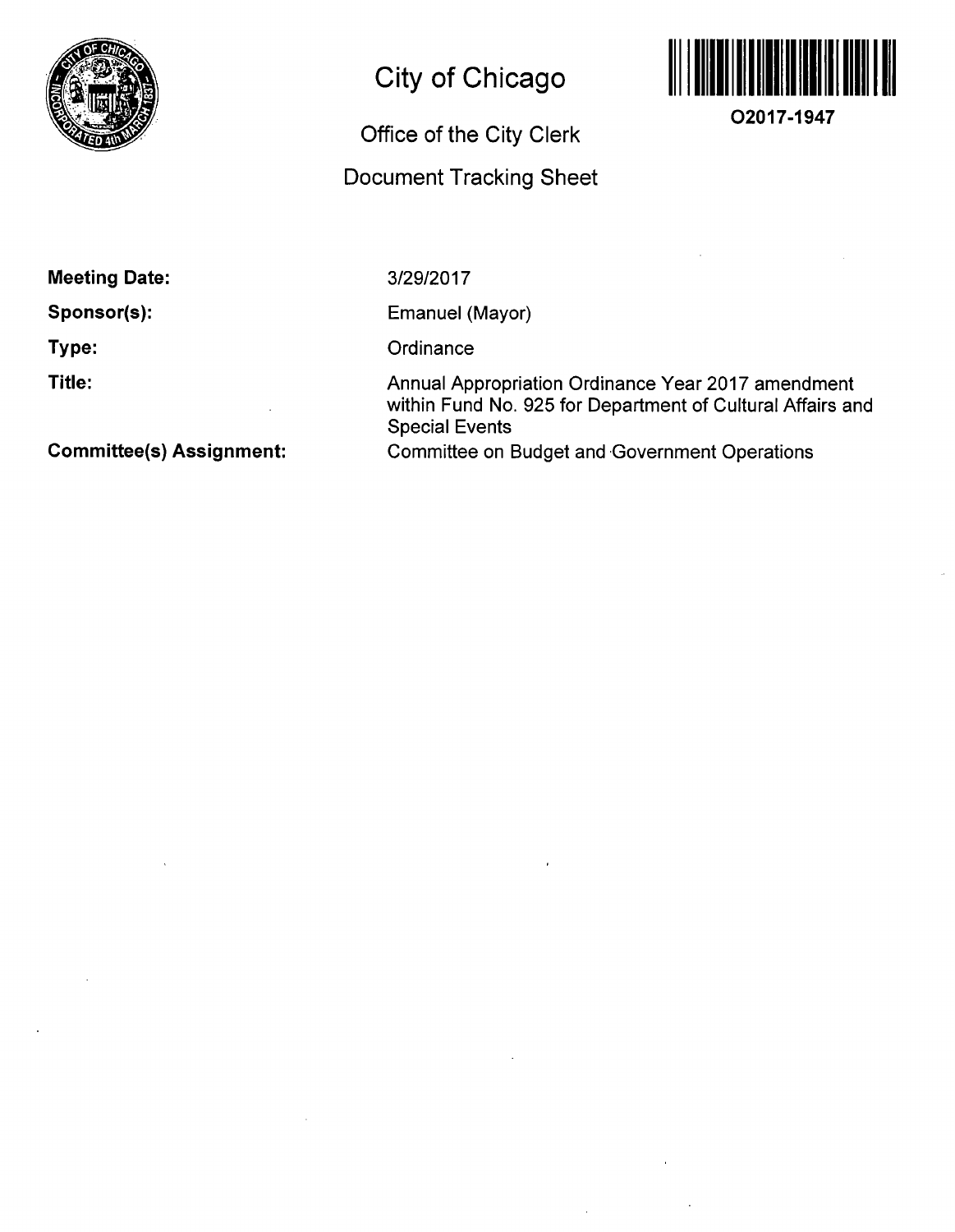

OFFICE OF THE MAYOR

CITY OF CHICAGO

RAHM EMANUEL MAYOR

March 29, 2017

## TO THE HONORABLE, THE CITY COUNCIL OF THE CITY OF CHICAGO

Ladies and Gentlemen:

At the request of the Budget Director, I transmit herewith a Fund 925 Amendment.

Your favorable consideration of this ordinance will be appreciated.

Very truly yours,

alEmanuel

Mayor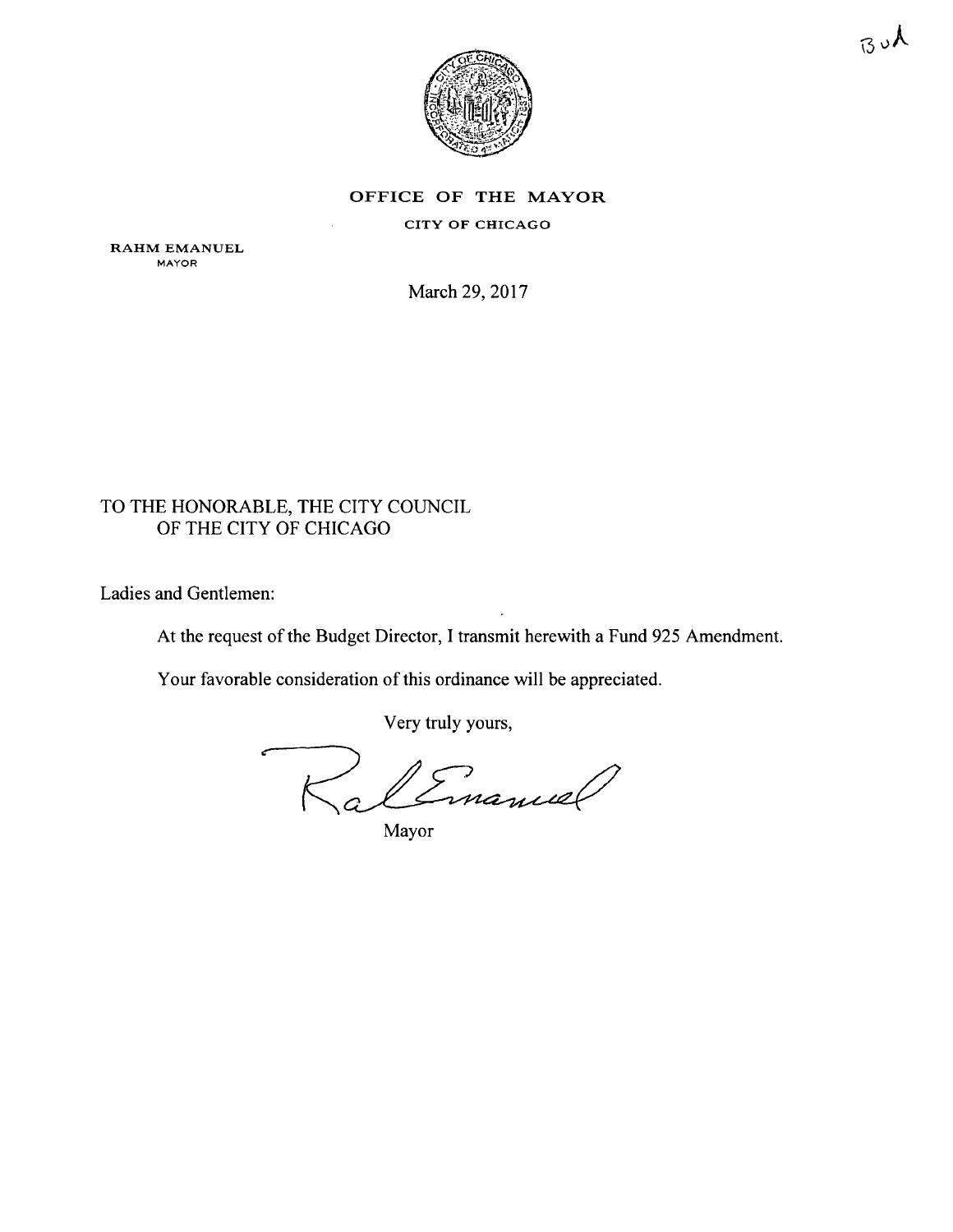### **ORDINANCE**

WHEREAS, the Annual Appropriation Ordinance for the year 2017 of the City of Chicago (the "City") contains estimates of revenues receivable as grants from agencies of the state and federal governments and public and private agencies; and

WHEREAS, in accordance with Section 8 of the Annual Appropriation Ordinance, the heads of various departments and agencies of the City have applied to agencies of the state and federal governments and public and private agencies for grants to the City for various purposes; and

WHEREAS, the City through its Department of Cultural Affairs and Special Events has been awarded additional private grant funds in the amount of \$25,000 by the Millennium Park Foundation which shall be used for the Millennium Park Workouts; now, therefore,

BE IT ORDAINED BY THE CITY COUNCIL OF THE CITY OF CHICAGO:

SECTION 1. The sum of \$25,000 not previously appropriated, representing new grant awards, is hereby appropriated from Fund 925 - Grant Funds for the year 2017. The Annual Appropriation Ordinance as amended is hereby further amended by striking the words and figures and adding the words and figures indicated in the attached Exhibit A which is hereby made a part hereof.

SECTION 2. To the extent that any ordinance, resolution, rule, order or provision of the Municipal Code of Chicago, or part thereof, is in conflict with the provisions of this ordinance, the provisions of this ordinance shall control. If any section, paragraph,, clause or provision of this ordinance shall be held invalid, the invalidity of such section, paragraph, clause or provision shall not affect any of the other provisions of this ordinance.

SECTION 3. This ordinance shall be in full force and effect upon its passage and approval. 00000020